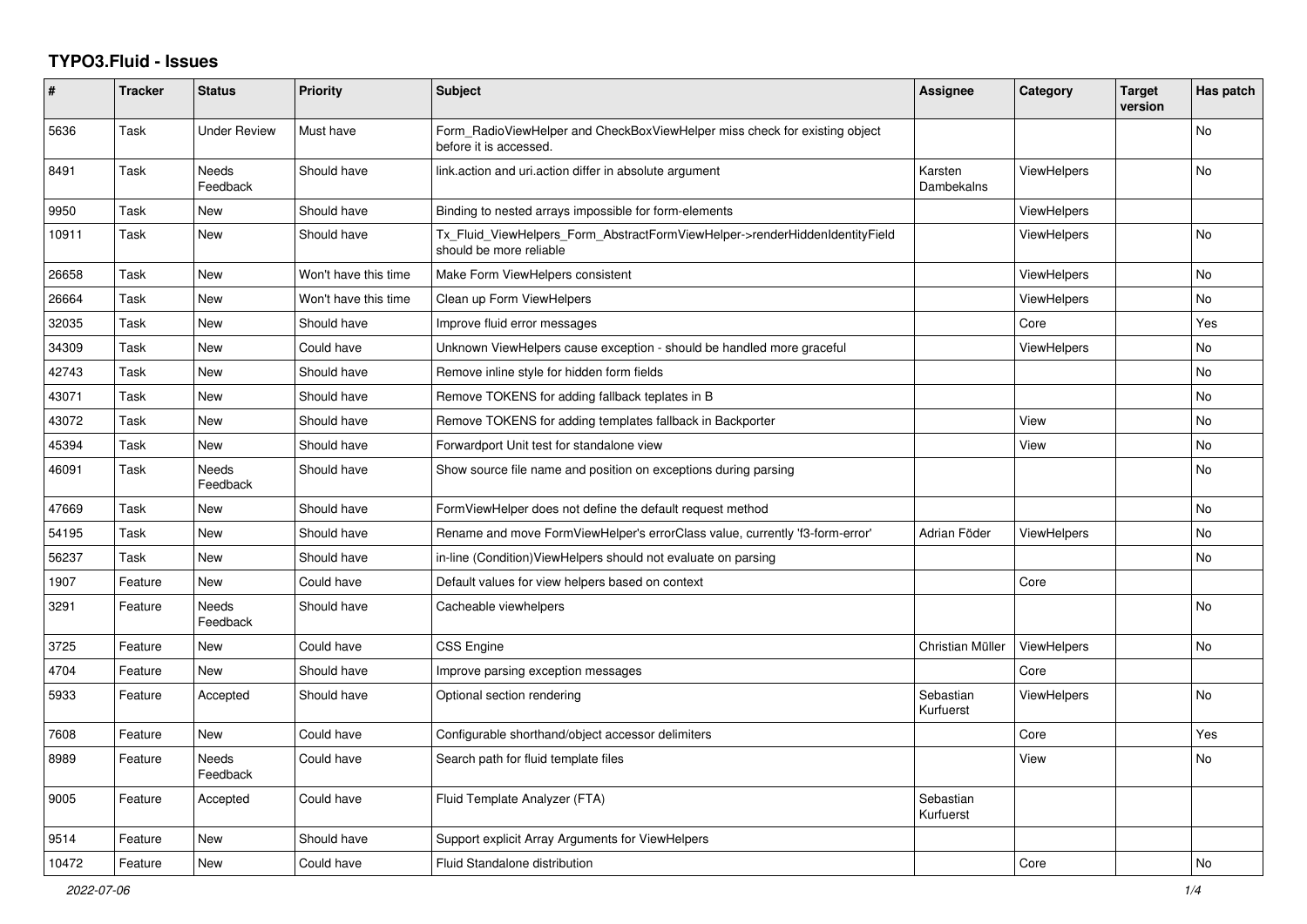| $\#$  | <b>Tracker</b> | <b>Status</b>       | <b>Priority</b> | <b>Subject</b>                                                                                | <b>Assignee</b>        | Category           | <b>Target</b><br>version | Has patch |
|-------|----------------|---------------------|-----------------|-----------------------------------------------------------------------------------------------|------------------------|--------------------|--------------------------|-----------|
| 30555 | Feature        | New                 | Could have      | Make TagBuilder more extensible                                                               |                        | Core               |                          | <b>No</b> |
| 31955 | Feature        | New                 | Should have     | f:uri.widget                                                                                  |                        | Widgets            |                          | No        |
| 33215 | Feature        | New                 | Should have     | RFC: Dynamic values in ObjectAccess paths                                                     |                        |                    |                          | No        |
| 33394 | Feature        | Needs<br>Feedback   | Should have     | Logical expression parser for BooleanNode                                                     | <b>Tobias Liebig</b>   | Core               |                          | No        |
| 36410 | Feature        | New                 | Should have     | Allow templates to send arguments back to layout                                              |                        | ViewHelpers        |                          | No        |
| 36559 | Feature        | New                 | Could have      | New widget progress bar                                                                       |                        |                    |                          | Yes       |
| 37095 | Feature        | New                 | Should have     | It should be possible to set a different template on a Fluid TemplateView inside an<br>action | Christopher<br>Hlubek  |                    |                          | No        |
| 38130 | Feature        | New                 | Should have     | Checkboxes and multiple select fields should have an assignable default value                 |                        |                    |                          | No        |
| 39936 | Feature        | New                 | Should have     | registerTagAttribute should handle default values                                             |                        | ViewHelpers        |                          | No        |
| 40081 | Feature        | New                 | Should have     | Allow assigned variables as keys in arrays                                                    |                        |                    |                          | No        |
| 42397 | Feature        | New                 | Should have     | Missing viewhelper for general links                                                          |                        |                    |                          | No        |
| 43346 | Feature        | <b>Under Review</b> | Should have     | Allow property mapping configuration via template                                             | Karsten<br>Dambekalns  | ViewHelpers        | 2.1                      | No        |
| 45153 | Feature        | New                 | Should have     | f:be.menus.actionMenuItem - Detection of the current select option is insufficient            |                        |                    |                          | No        |
| 45345 | Feature        | Needs<br>Feedback   | Should have     | Easy to use comments for fluid that won't show in output                                      |                        |                    |                          |           |
| 46257 | Feature        | Under Review        | Should have     | Add escape sequence support for Fluid                                                         |                        | Core               |                          | No        |
| 46545 | Feature        | New                 | Should have     | Better support for arrays in options of SelectViewHelper                                      |                        |                    |                          | No        |
| 48355 | Feature        | New                 | Could have      | Assign output of viewhelper to template variable for further processing.                      |                        |                    |                          |           |
| 49756 | Feature        | <b>Under Review</b> | Should have     | Select values by array key in checkbox viewhelper                                             |                        |                    |                          | No        |
| 51100 | Feature        | New                 | Must have       | Links with absolute URI should have the option of URI Scheme                                  |                        | <b>ViewHelpers</b> |                          | No        |
| 51277 | Feature        | New                 | Should have     | ViewHelper context should be aware of actual file occurrence                                  |                        |                    |                          | No        |
| 52640 | Feature        | <b>Under Review</b> | Should have     | Create an UnlessViewHelper as opposite to the IfViewHelper                                    | Marc Neuhaus           |                    |                          | No        |
| 60003 | Feature        | New                 | Should have     | Add required-Attribute to f:form.password                                                     |                        | ViewHelpers        |                          | No        |
| 60181 | Feature        | New                 | Could have      | Caching mechanism for Fluid Views/Templates                                                   |                        | View               |                          | No        |
| 60271 | Feature        | New                 | Should have     | Paginate viewhelper, should also support arrays                                               |                        |                    |                          | No        |
| 62346 | Feature        | New                 | Could have      | f:comment should have high precende                                                           |                        | Core               | 3.x                      | No        |
| 3481  | Bug            | New                 | Should have     | Use ViewHelperVariableContainer in PostParseFacet                                             |                        | Core               |                          | No        |
| 8648  | Bug            | New                 | Should have     | format.crop ViewHelper should support all features of the crop stdWrap function               |                        | ViewHelpers        |                          | No        |
| 12863 | Bug            | New                 | Should have     | Attributes of a viewhelper can't contain a '-'                                                | Sebastian<br>Kurfuerst | Core               |                          | No        |
| 13045 | <b>Bug</b>     | New                 | Should have     | Entity decode of strings are different between if-conditions and output of variable           |                        |                    |                          |           |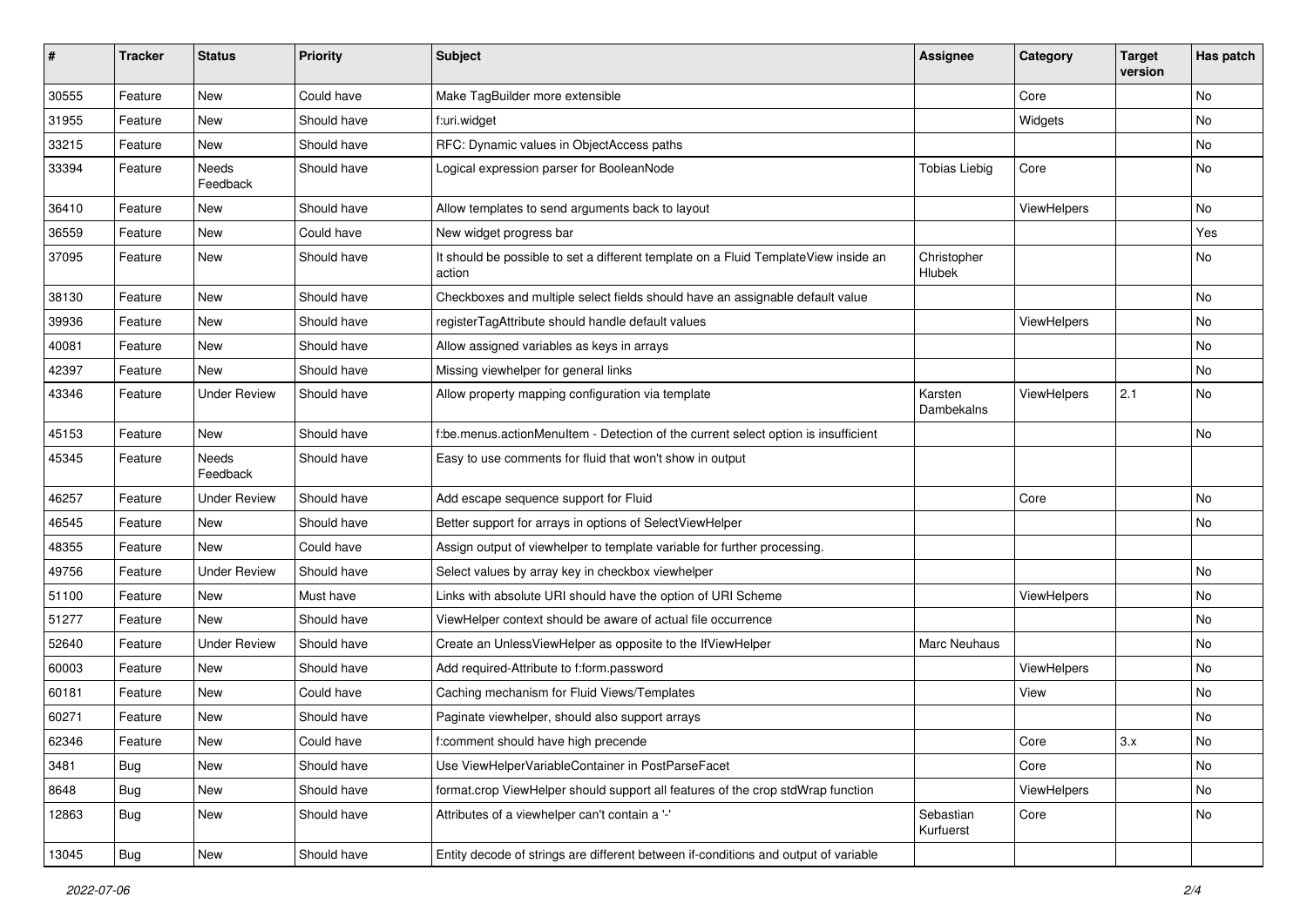| ∦     | <b>Tracker</b> | <b>Status</b>            | <b>Priority</b> | <b>Subject</b>                                                                                              | <b>Assignee</b>             | Category    | <b>Target</b><br>version | Has patch |
|-------|----------------|--------------------------|-----------------|-------------------------------------------------------------------------------------------------------------|-----------------------------|-------------|--------------------------|-----------|
| 27607 | Bug            | New                      | Must have       | Make Fluid comparisons work when first element is STRING, second is NULL.                                   |                             | Core        |                          | No        |
| 28549 | Bug            | New                      | Should have     | make widgets cacheable, i.e. not implement childnodeaccess interface                                        |                             |             |                          | No        |
| 28550 | Bug            | New                      | Should have     | (v4) make widgets cacheable, i.e. not implement childnodeaccess interface                                   |                             |             |                          | No        |
| 28551 | Bug            | Accepted                 | Should have     | (v4) backport VHTest                                                                                        | Sebastian<br>Kurfuerst      |             |                          | No        |
| 28552 | Bug            | <b>New</b>               | Should have     | (v5) write ViewHelper test for compiled run; adjust functional test to do two passes<br>(uncached & cached) |                             |             |                          | No        |
| 28553 | Bug            | New                      | Should have     | improve XHProf test setup                                                                                   |                             |             |                          | No.       |
| 28554 | Bug            | New                      | Should have     | (v4) implement feature flag to disable caching                                                              |                             |             |                          | No        |
| 30937 | Bug            | New                      | Should have     | CropViewHelper stringToTruncate can't be supplied so it can't be easily extended                            |                             | ViewHelpers |                          | Yes       |
| 33551 | Bug            | New                      | Must have       | View helper values break out of a partial scope                                                             | Sebastian<br>Kurfuerst      | Core        |                          | No        |
| 33628 | Bug            | Needs<br>Feedback        | Must have       | Multicheckboxes (multiselect) for Collections don't work                                                    | Christian Müller            | ViewHelpers |                          | No        |
| 34682 | Bug            | <b>Under Review</b>      | Should have     | Radio Button missing checked on validation error                                                            |                             | ViewHelpers |                          | No        |
| 36655 | Bug            | New                      | Should have     | <b>Pagination Links</b>                                                                                     |                             | Widgets     |                          | No.       |
| 36662 | Bug            | <b>Needs</b><br>Feedback | Should have     | Checked state isn't always correct when property is collection                                              | Kevin Ulrich<br>Moschallski | ViewHelpers | 1.1.1                    | No        |
| 37619 | Bug            | New                      | Should have     | Fatal Error when using variable in name attribute of Section ViewHelper                                     |                             | ViewHelpers |                          | No        |
| 38369 | Bug            | New                      | Must have       | Resource ViewHelpers should not fall back to request package                                                |                             | View        |                          | No        |
| 39990 | Bug            | New                      | Should have     | Same form twice in one template: hidden fields for empty values are only rendered<br>once                   |                             | Core        |                          | No        |
| 40064 | Bug            | New                      | Must have       | Multiselect is not getting persisted                                                                        |                             | ViewHelpers |                          | No        |
| 40998 | Bug            | <b>Under Review</b>      | Should have     | Missing parent request namespaces in form field name prefix                                                 | Sebastian<br>Kurfuerst      | ViewHelpers | 1.1.1                    | No        |
| 44234 | Bug            | <b>Under Review</b>      | Should have     | selectViewHelper's sorting does not respect locale collation                                                |                             | ViewHelpers | 2.1                      | <b>No</b> |
| 45384 | Bug            | New                      | Must have       | Persisted entity object in widget-configuration cannot be deserialized (after reload)                       |                             | Widgets     | 2.0.1                    | No        |
| 46289 | Bug            | Needs<br>Feedback        | Should have     | Enable Escaping Interceptor in XML request format                                                           |                             | View        | 2.0.1                    | No        |
| 47006 | Bug            | <b>Under Review</b>      | Should have     | widget identifier are not unique                                                                            |                             |             |                          | No        |
| 49038 | <b>Bug</b>     | New                      | Must have       | form.select does not select the first item if prependOptionValue is used                                    |                             |             |                          | No        |
| 49600 | <b>Bug</b>     | New                      | Should have     | f:form tag shown as a HTML on frontend                                                                      |                             | ViewHelpers |                          | No        |
| 50888 | <b>Bug</b>     | <b>Under Review</b>      | Should have     | WSOD by changing name of section and if Fluid caches are generated                                          |                             |             |                          | No        |
| 51239 | <b>Bug</b>     | <b>Under Review</b>      | Must have       | AbstractViewHelper use incorrect method signature for "\$this->systemLogger->log()"                         | Adrian Föder                | Core        |                          | Yes       |
| 52419 | Bug            | New                      | Should have     | Wrong PHPDocs notation for default value inline f:translate viewhelper                                      |                             |             | 2.0                      | No        |